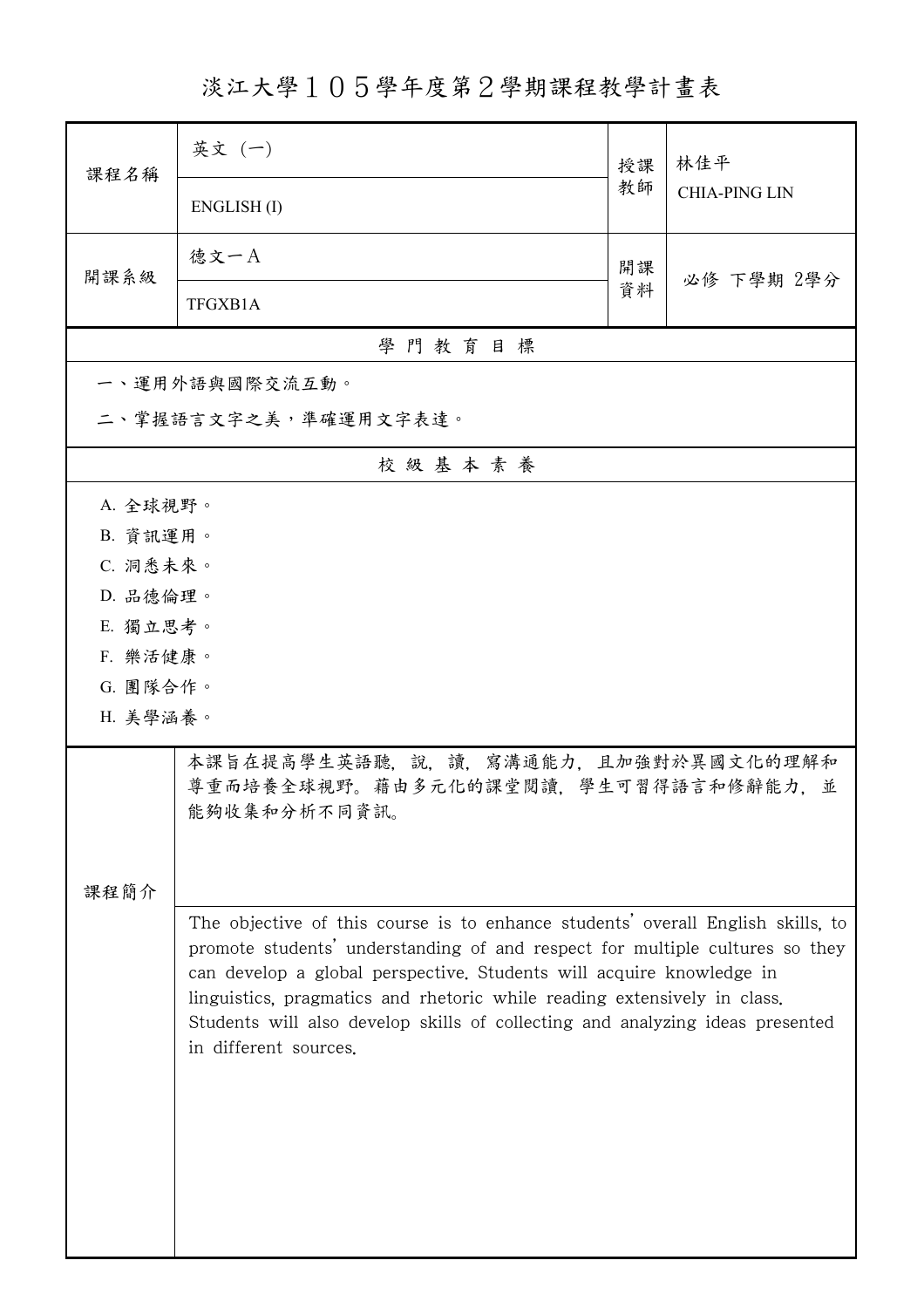本課程教學目標與目標層級、校級基本素養相關性 一、目標層級(選填): (一)「認知」(Cognitive 簡稱C)領域:C1 記憶、C2 瞭解、C3 應用、C4 分析、 C5 評鑑、C6 創造 (二)「技能」(Psychomotor 簡稱P)領域:P1 模仿、P2 機械反應、P3 獨立操作、 P4 聯結操作、P5 自動化、P6 創作 (三)「情意」(Affective 簡稱A)領域:A1 接受、A2 反應、A3 重視、A4 組織、 A5 內化、A6 實踐 二、教學目標與「目標層級」、「校級基本素養」之相關性:

 (一)請先將課程教學目標分別對應前述之「認知」、「技能」與「情意」的各目標層級, 惟單項教學目標僅能對應C、P、A其中一項。

 (二)若對應「目標層級」有1~6之多項時,僅填列最高層級即可(例如:認知「目標層級」 對應為C3、C5、C6項時,只需填列C6即可,技能與情意目標層級亦同)。

 (三)再依據所訂各項教學目標分別對應其「校級基本素養」。單項教學目標若對應 「校級基本素養」有多項時,則可填列多項「校級基本素養」。

(例如:「校級基本素養」可對應A、AD、BEF時,則均填列。)

| 序              | 教學目標(中文)<br>教學目標(英文)          |                                                                                  |                                                                                                                                                                                                                                                                                                                     | 相關性              |    |  |  |  |  |
|----------------|-------------------------------|----------------------------------------------------------------------------------|---------------------------------------------------------------------------------------------------------------------------------------------------------------------------------------------------------------------------------------------------------------------------------------------------------------------|------------------|----|--|--|--|--|
| 號              |                               |                                                                                  | 目標層級                                                                                                                                                                                                                                                                                                                | 校級基本素養           |    |  |  |  |  |
| $\mathbf{1}$   | 問題或說出感想。<br>字。                | 1 運用英語自我介紹、對話, 提出<br>2.書寫文法正確的英文句子。<br>3. 理解英文文章的大意、組織與用                         | 1. To help students use<br>English to introduce<br>themselves, carry out a<br>conversation, raise questions,<br>or express opinions.<br>2.To teach how to write<br>grammatically correct<br>sentences in English.<br>3.To help students understand<br>the main idea, organization.<br>and diction of English texts. | C <sub>4</sub>   | AH |  |  |  |  |
|                | 教學目標之教學方法與評量方法                |                                                                                  |                                                                                                                                                                                                                                                                                                                     |                  |    |  |  |  |  |
| 序<br>號         |                               | 教學目標                                                                             | 教學方法                                                                                                                                                                                                                                                                                                                | 評量方法             |    |  |  |  |  |
| $\mathbf{1}$   | 字。                            | 1 運用英語自我介紹、對話, 提出<br>講述、討論、賞析<br>問題或說出感想。<br>2.書寫文法正確的英文句子。<br>3. 理解英文文章的大意、組織與用 |                                                                                                                                                                                                                                                                                                                     | 紙筆測驗、報告、上課<br>表現 |    |  |  |  |  |
|                | 授課進度表                         |                                                                                  |                                                                                                                                                                                                                                                                                                                     |                  |    |  |  |  |  |
| 週<br>次         | 日期起訖                          |                                                                                  | 內 容 (Subject/Topics)                                                                                                                                                                                                                                                                                                |                  | 備註 |  |  |  |  |
| $\mathbf{1}$   | $106/02/13$ ~<br>106/02/19    | Orientation & Unit 8                                                             |                                                                                                                                                                                                                                                                                                                     |                  |    |  |  |  |  |
| $\overline{2}$ | $106/02/20$ ~<br>106/02/26    | Unit 8 (Continued)                                                               |                                                                                                                                                                                                                                                                                                                     |                  |    |  |  |  |  |
| 3              | $106/02/27$ ~<br>106/03/05    | Unit 8 (Continued)                                                               |                                                                                                                                                                                                                                                                                                                     |                  |    |  |  |  |  |
| $\overline{4}$ | $106/03/06 \sim$<br>106/03/12 | Unit 9                                                                           |                                                                                                                                                                                                                                                                                                                     |                  |    |  |  |  |  |
| 5              | $106/03/13$ ~<br>106/03/19    | Unit 9 (Continued)                                                               |                                                                                                                                                                                                                                                                                                                     |                  |    |  |  |  |  |